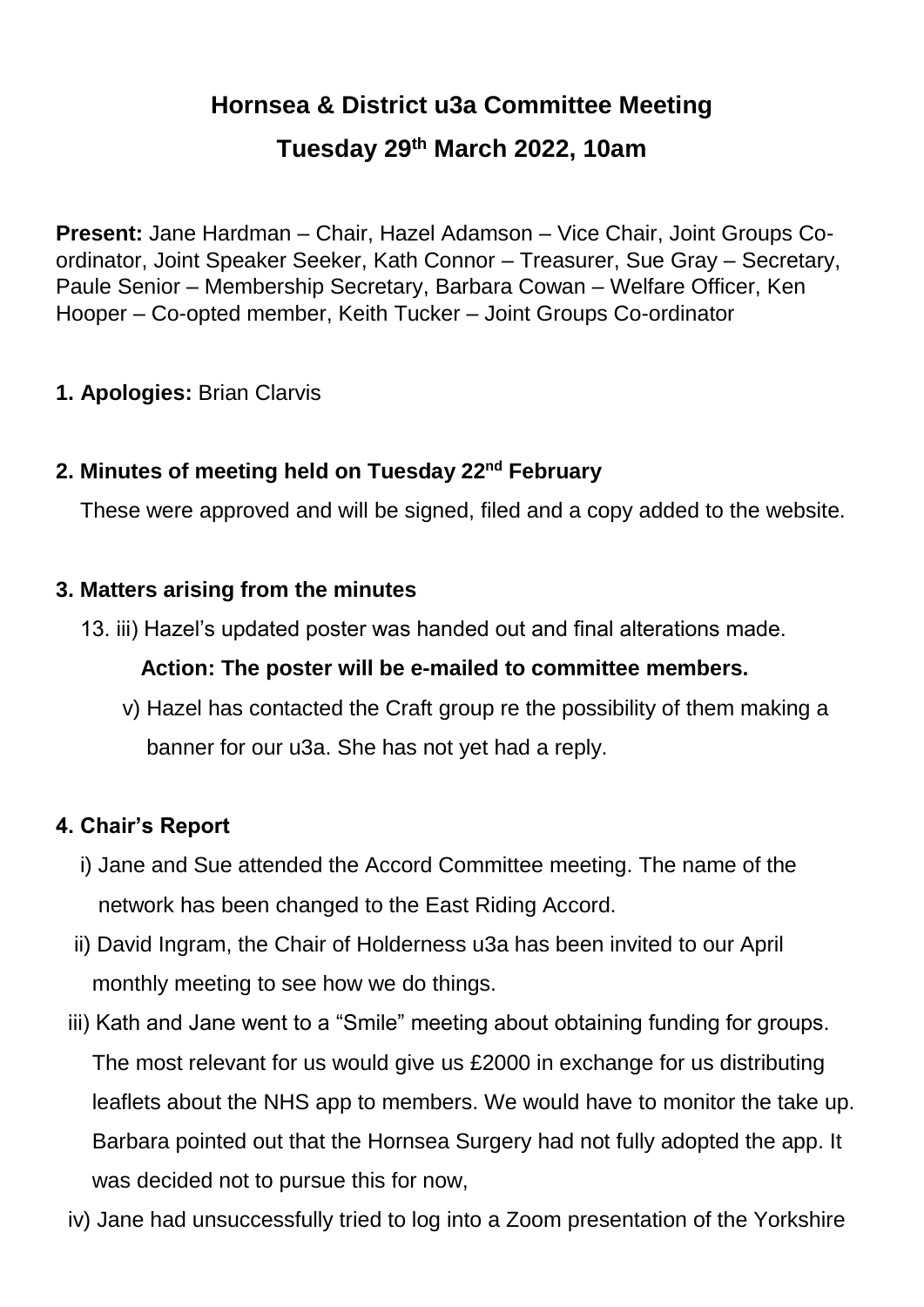Forum event.

### **5. Treasurer's Report**

- i) Since receiving the first half of the East Riding Community Grant our bank balance is healthy.
- ii) Kath gave Paule £20 as a float for member subscriptions.
- iii) Sue mentioned that the "per capita" fee which is paid each year to TAT is rising to £4 per member this year.

### **6. Secretary's Report**

- i) YAHR have started a private Facebook page for any interested YAHR members.
- ii) The National TAT Facebook page set up at the start of the pandemic "Keeping in touch" is still going.
- iii) The YAHR Summer School will be held from  $25<sup>th</sup> 28<sup>th</sup>$  July at The Hawkhills, Easingwold.

# **7. Communications Officer's Report**

- *i*) Ken had nothing to report.
- ii) Paule asked Ken if he could produce a membership form which could be filled in online.

# **Action: Ken to look into producing a suitable membership form.**

### **8. Group Co-ordinator's Report**

i) The Art Group contact has resigned from the Art Group.

# **ii) Action: Hazel asked Keith to organise a Group Contacts meeting.**

iii) Sue suggested that the list on our website be amended to have a star by the groups that no longer have a contact, with an explanation underneath.

# **Action: Ken to make this adjustment on our website.**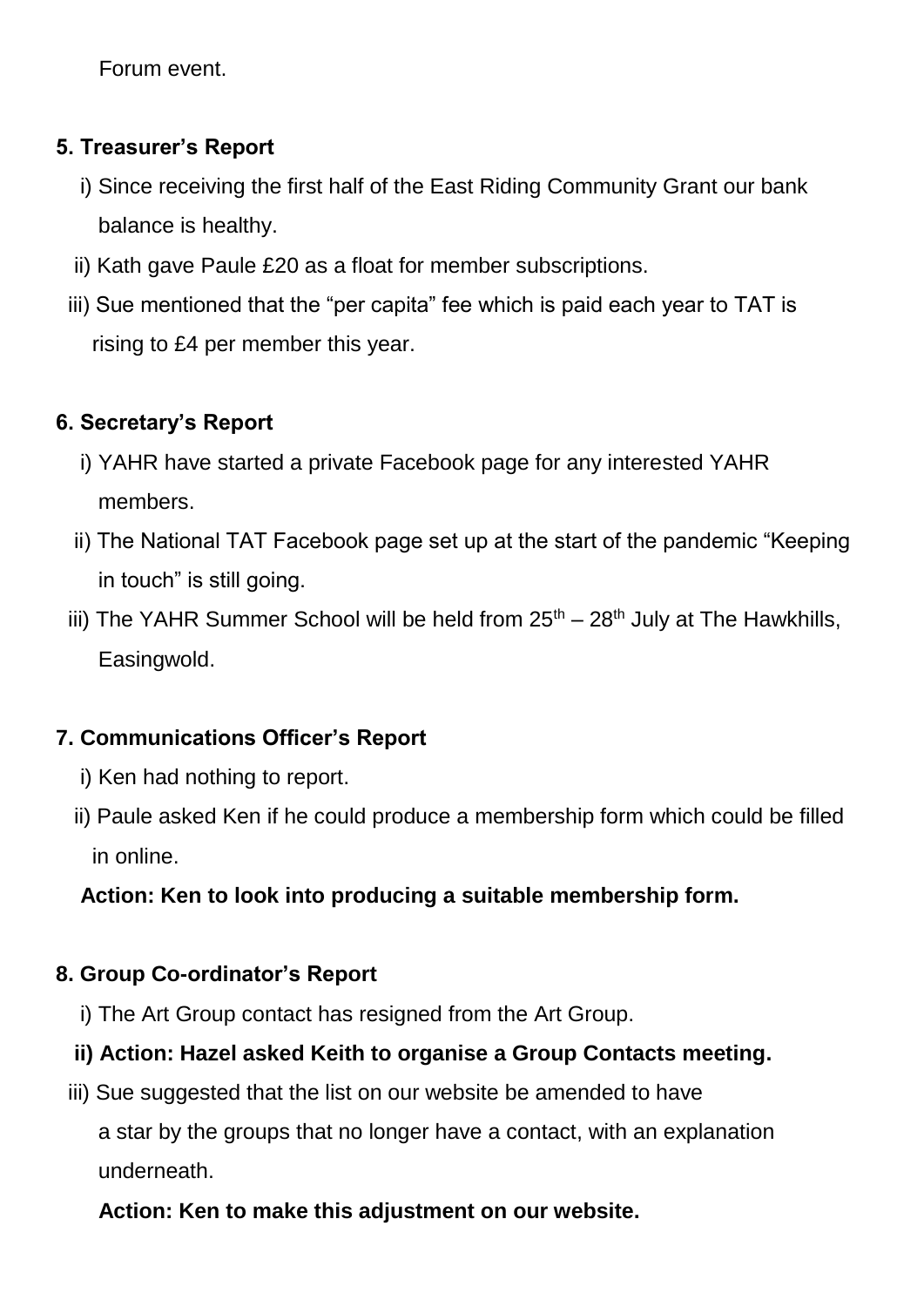# iv) **Action: Hazel will ask Art Group members at the monthly meeting what they would like to do about the group.**

### **9. Membership Secretary's Report**

This will be dealt with under 12.

### **10. Speaker Seeker's Report**

i) Jane gave Hazel a list of speakers provided by Cottingham u3a.

# ii) **Action: Sue asked Hazel to send our list of speakers to Christine Benson at YAHR. She will send Christine's email address to her.**

### **11. Welfare Officer's Report**

Sue mentioned a member who was about to have an operation.

### **12. Preparations for April monthly meeting**

### Membership – Paule and Tony

- i) All membership documentation is now in alphabetical order.
- ii) Discussion on how to tell members not on email that membership subscriptions need to be paid.

### **Action: Hazel to ask Group Contacts to inform their group members.**

- iii) Paule gave each of us a "Guide lines for New Members" sheet she had prepared.
- iv) She told us that the signing in sheet gives the method of subscription payment. Barbara said that there should be a "form completed" column.
- v) Kath asked about Gift Aid. Paule said she has this information on a spread sheet.
- vi) Barbara said we need a table for completing membership forms.
- vii) **Action: Sue suggested that Ken could send a reminder about subscriptions being due to all members with email. He will do this.**